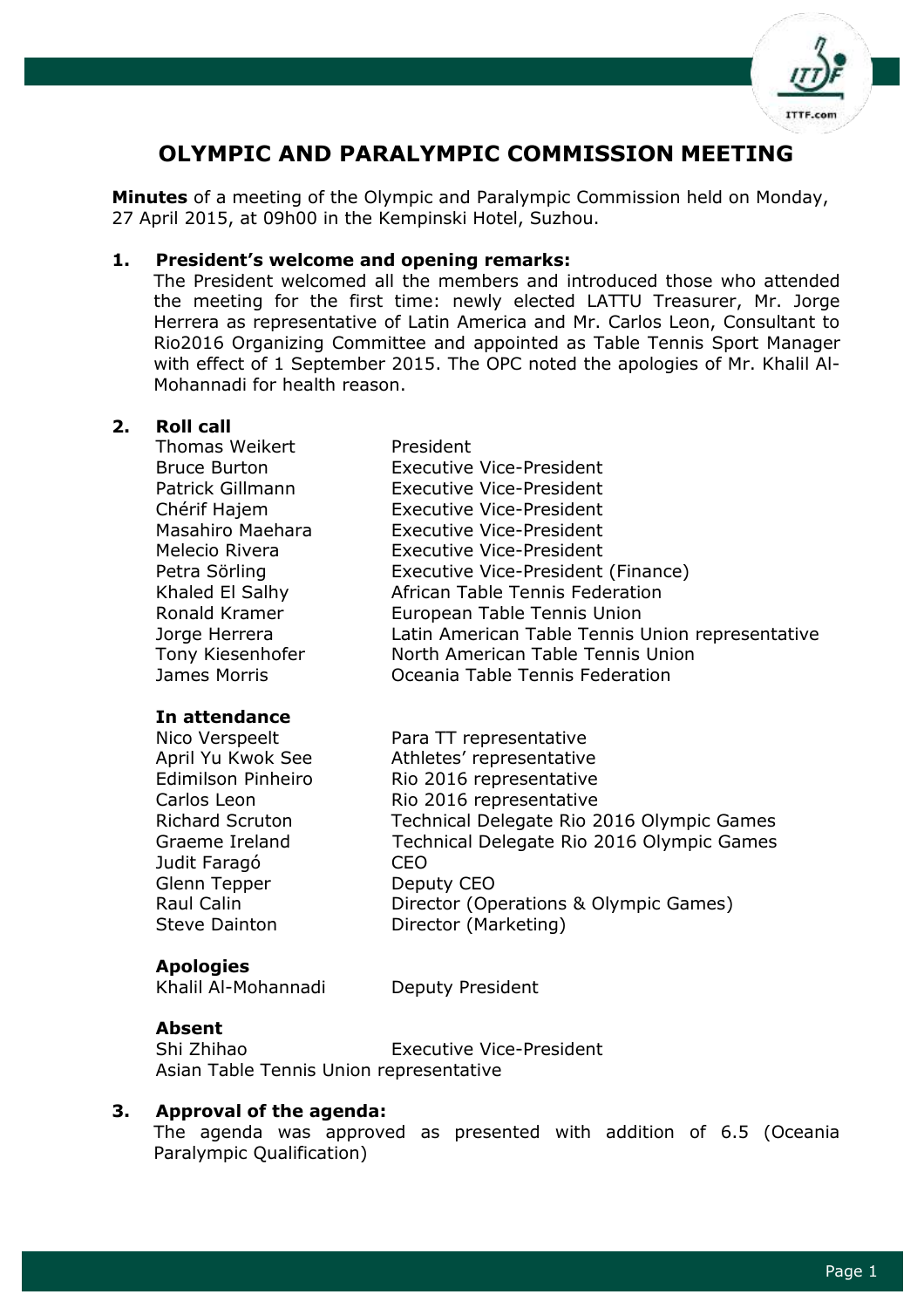

# **4. Minutes**

4.1 Approval of the minutes of the previous meeting held on 6 December 2014:

The minutes of the meeting were approved and signed by the President with the following amendment on page 3-4, requested by the OTTF President:

- "Based on past experience, the situations in which players qualified but the NOCs didn't endorse the participation, *mainly in Oceania*, should be pro-actively explored with the aim to find compromises for the best interest of the players concerned."
- 4.2 Business arising from the minutes not otherwise covered by the agenda: There was no further business not covered by the agenda.

## **5. Olympic Games 2016:**

- 5.1 Qualification system and tournaments update:
	- The qualification system document was approved by the IOC Executive Board in February 2014 and since then regularly updated with new information in the Qualification Timeline. The latest version is posted on the Rio2016 Olympic Games' event page.
	- The Continental Qualification Tournaments dates and hosts were finalized except the dates of the African (announced verbally during the meeting) and dates and location of the Oceania tournaments.
- 5.2 Schedule and ticketing:
	- After the ITTF request was refused by Rio2016 for adding more competition days to the table tennis program, the competition schedule was agreed and approved from 6 to 17 August 2016, having 3 sessions every day except the days of the medal matches when there will be 2 sessions per day. Ticket sales started in April after the schedule for all sports was agreed.
- 5.3 Equipment and "Look of the Games":
	- It was difficult to find good balance and colour coordination between the look of the Games created by Rio and the preference of the Table sole supplier, especially for the table-top colour. The discussion involved OBS (TV broadcaster), the Rio2016, the manufacturers and the ITTF.
	- The agreed look was part of the Rio2016 report and presented to the OPC with green floor, blue surrounds, wooden coloured table legs and a "blueish" green for the table-top (new colour).
	- It was confirmed that the same equipment would be used at the test event.
- 5.4 Test event:
	- According to the playing system and invitation policy agreed at the last meeting, the Prospectus and the invitations were scheduled to be sent out in May based on the May 2015 World Ranking.
	- Hospitality package seemed to be the main issue, as Rio2016 did not want to offer it to participants (preferring they make their own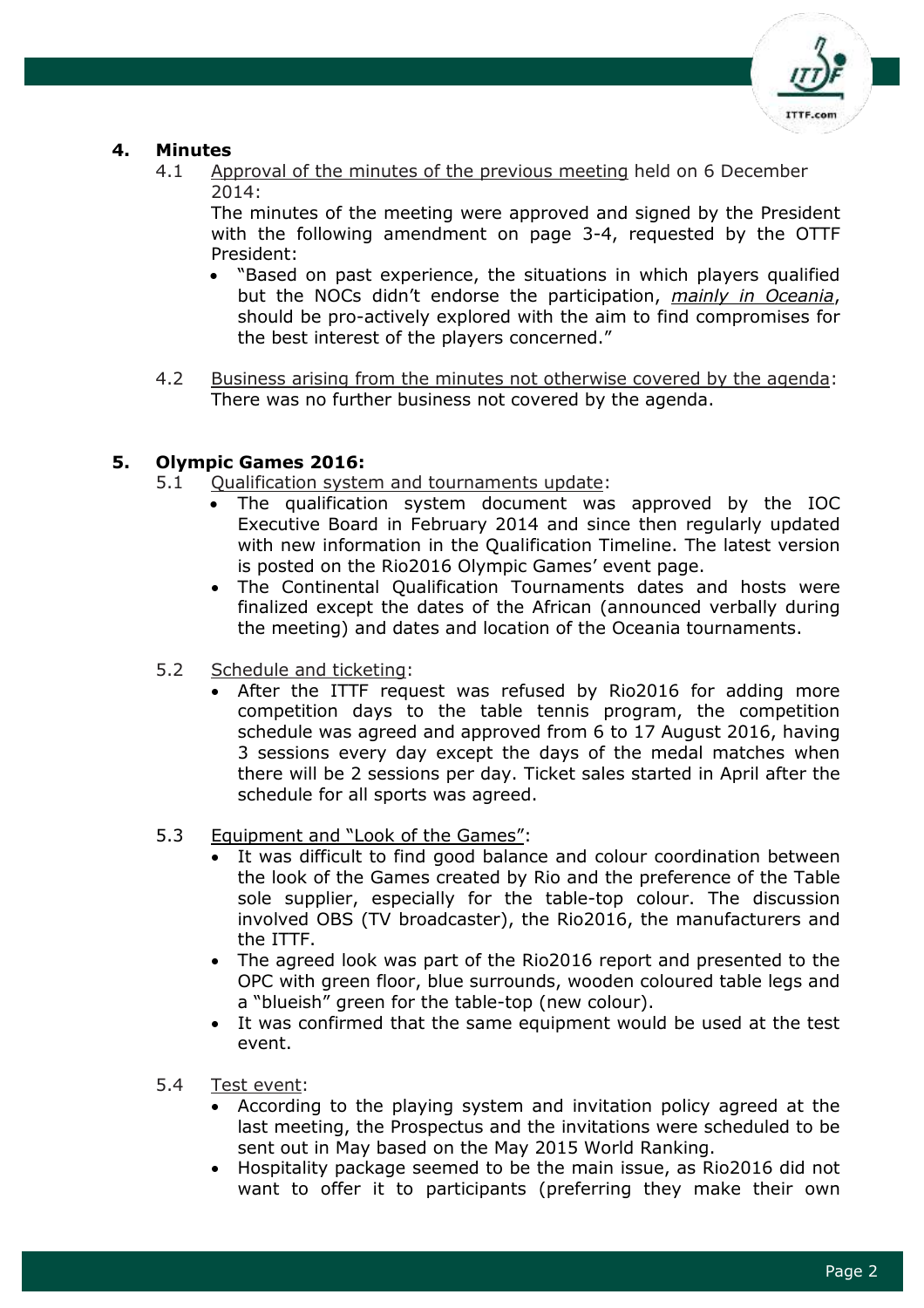

arrangements), while ITTF insisted to follow the ITTF event regulation policy.

- There will be no test event for the Paralympic Games but Rio will invite some Para athletes before the Paralympic Games to check and test the facilities.
- 5.5 Inspection visit and meeting update:
	- Mr Raul Calin made an inspection visit on 8-9 April for discussion of the ITO/NTO training, the overlay development, the look of the Games, sport presentation and to visit the hotel for ITTF family (Hotel Praia Ipanema).
	- The main concerns about venue installation issues (rigging, leaking, air-condition, lights) were addressed to top officials of Rio and IOC by the ITTF President and the CEO at the SportAccord conference two weeks after the inspection
	- Rio 2016 sport presentation team has good ideas to enhance the presentation of the sport, i.e. asking the players hitting signed balls to the audience when matches are finished.
- 5.6 Report from Rio 2016:
	- Some of the earlier agenda points were also covered in the presentation.
	- Table tennis will be played in Barra Zone. The ITTF hotel (Hotel Praia Ipanema) and the ITOs hotel (Blue Tree Premium – under construction) were presented, the accommodation contract was signed off by ITTF.
	- Riocentro Pavillion is 30 years old. The venue capacity will be 6,607 for the Olympic Games with 4 competition tables + 8 warm-up tables + 16 practice tables and 4,852 for the Paralympic Games with 8 competition tables  $+16$  warm-up tables  $+20$  practice tables.
	- Finalizing the contracts with San-Ei, DHS and Tinsue is in progress.
	- The overlay plans were under discussion and will be improved following ITTF inspection and the discussions with the Technical Delegates.
	- NTO's training was confirmed to be held at the end of May with one of the ITTF TD's, Richard Scruton as the lecturer.

## 5.7 Sport Manager and Technical Operations Manager:

- Mr. Carlos Leon, Consultant to Rio2016 Organizing Committee was appointed as Table Tennis Sport Manager with effect of 1 September 2015 and at the same time Mr. Edimilson Pinheiro would become Competition Manager for the Games and Sport Manager for the Paralympic Games.
- As a result of Mr. Raul Calin's new function within the ITTF after the staff structure change, ITTF recommended Mr. Mohamed Dawlatly replacing Raul Calin as Technical Operations Manager. Rio2016 verbally agreed, official ratification of his position would be expected in May.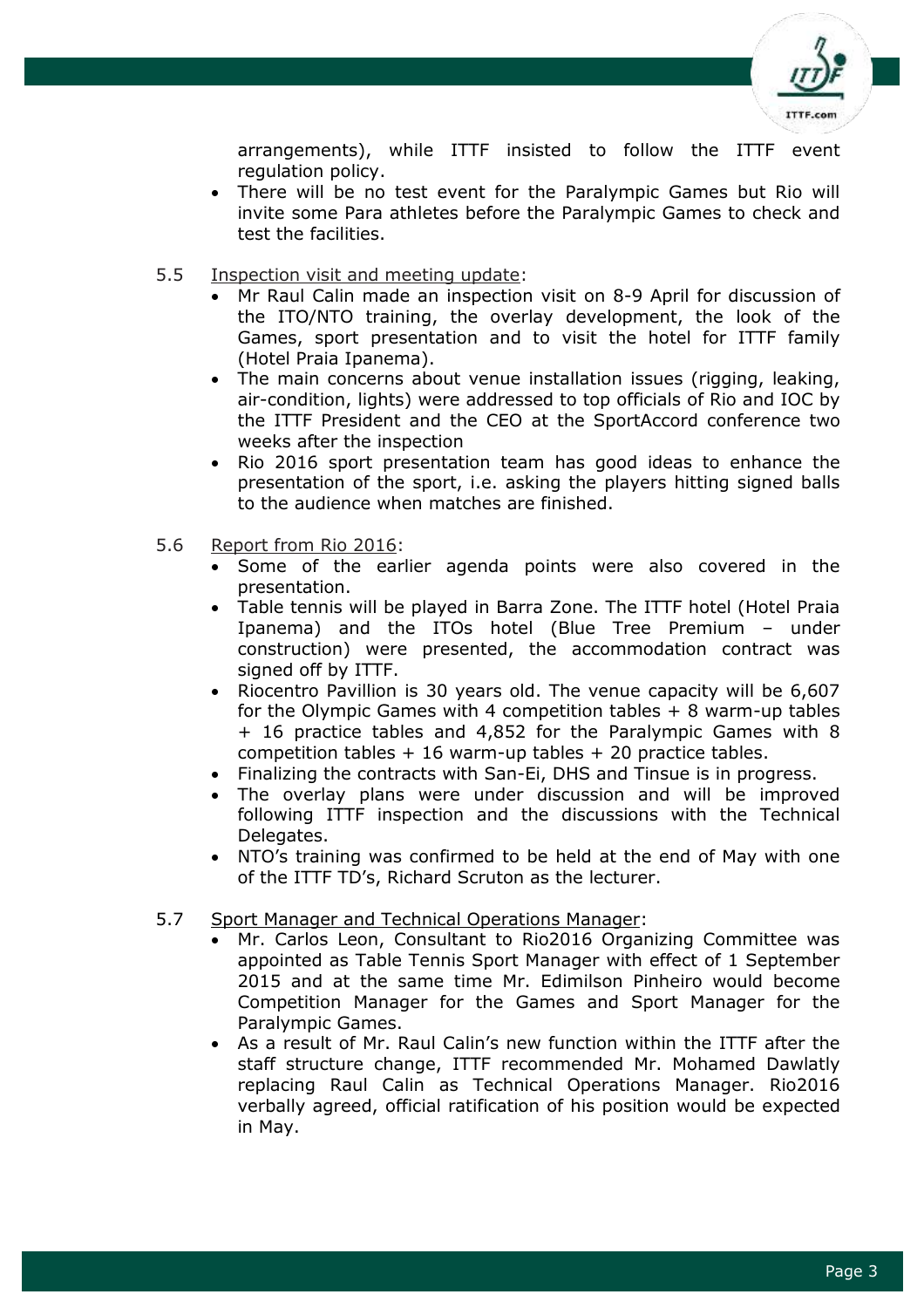

- 5.8 Remaining nominations for the Jury:
	- The Asian Table Tennis Union nominated Mr. D. R. Choudhary as Jury member.
	- Due to recent election in Latin America, the Latin American Table Tennis Union modified its nomination, appointing its new President, Mr. Juan Vila as Jury member.
	- The Executive Committee proposed Mr. Chan Foong Keong, Chair of the ITTF Nominations Committee, Tournament Director of two World TT Championships (2000, 2016) as Chairman of the Jury.

## **1-OPC-04-2015**

The Commission appointed Mr. Chan Foong Keong as Chairman of the Jury for the Rio 2016 Olympic Games.

- 5.9 Nomination timelines for ITOs:
	- Except the Referee and the Deputy Referee from the region (approved in December 2014), the name list of the ITOs will be submitted for approval at the next OPC meeting to allow sufficient time for the selection group to make the proposal.

## **6. Paralympic Games 2016:**

- 6.1 Update:
	- There was nothing to add to the update presented at item 5.6
- 6.2 Schedule:
	- The competition schedule was approved with 10 days from  $8<sup>th</sup>$  to  $17<sup>th</sup>$ September 2016.
- 6.3 Report from Rio 2016 Covered under item 5.6
- 6.4 Remaining nominations for the Jury:
	- Para TT Division proposed 3-member Jury: Mr. Nico Verspeelt (ITTF PTT Vice Chairperson) as Chairman; Mrs. Susan Stevenson (Australia National Development and Inclusion Manager); Mr. Doru Teodor Gheorghe (USATT COO & High Performance Director).

#### **2-OPC-04-2015**

The Commission appointed Mr. Nico Verspeelt as Chairman of the Jury, Mrs. Susan Stevenson and Mr. Doru Teodor Gheorghe as Members of the Jury for the Rio 2016 Paralympic Games.

- 6.5 Continental Paralympic Qualification
	- Patrick Gillmann attended the ITTF-Oceania Cup and Championships integrating first time the Continental Paralympic Championships, a great opportunity as they could play on the same show courts with TV coverage.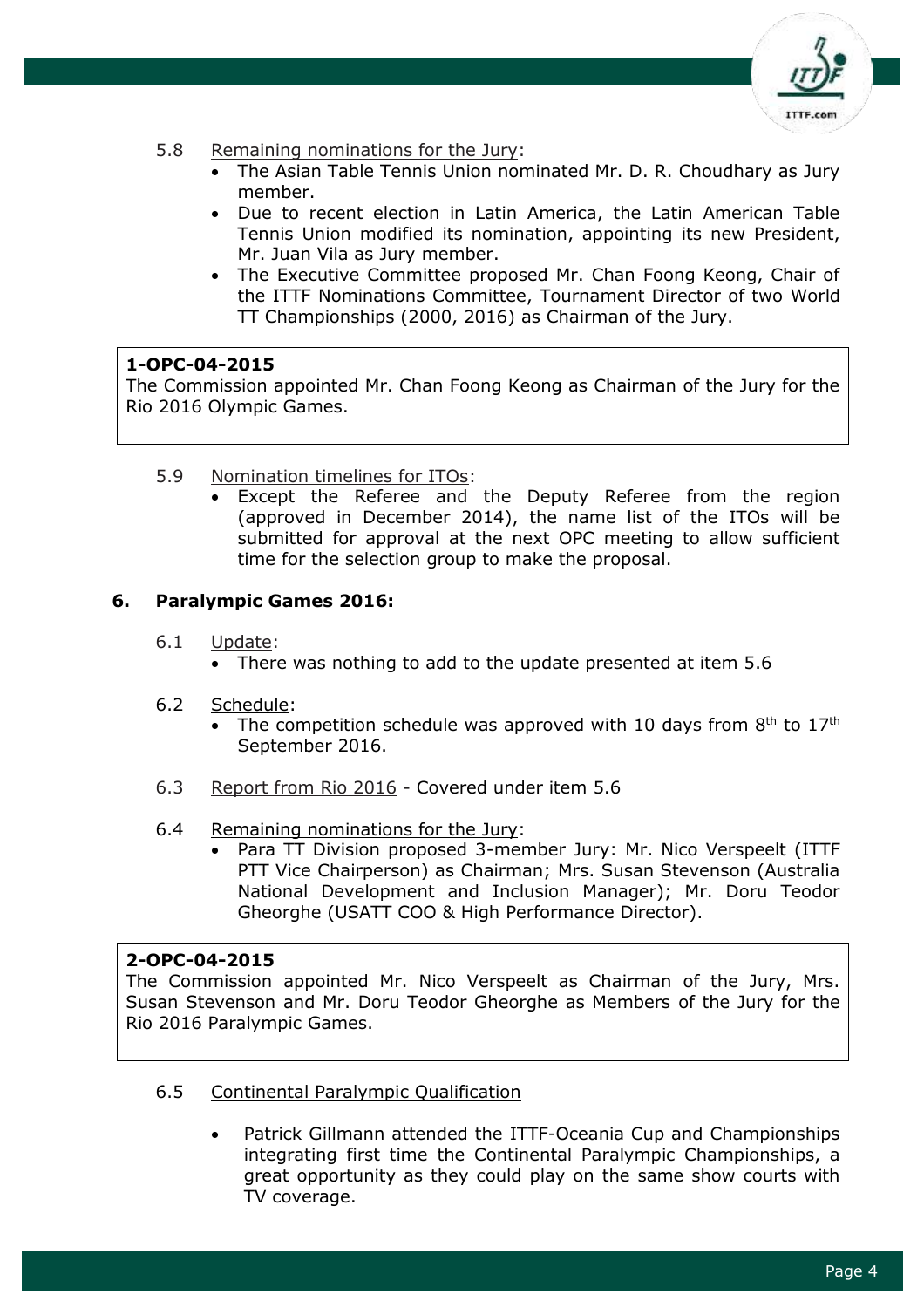

- However, the problem was the requirements of having a minimum of countries and players in certain classes, which resulted in playing only in 4 classes out of the possible 21. Some athletes present could not play due to the lack of entries.
- The rules are not adapted for a continent where Para TT is still on grass-root level. Oceania needs help in development of Para TT. The first continental championships held recently were good for media interest.
- African TTF announced that the continental championships would take place in October in Agadir, Morocco.

# **7. Youth Olympic Games 2018:**

- 7.1 Date change:
	- After consulting with the ASOIF members, the IOC Executive Board approved and announced the change of date for the Buenos Aires 2018 YOG in order to ensure more hours of daylight and higher average temperatures. The new dates are 1 to 12 October 2018 (instead of the originally planned mid-September).
- 7.2 Table Tennis Event Program:
	- The IOC Executive Board confirmed that all 28 sports including table tennis - on the Nanjing 2014 YOG will be included in the program of the 2018 YOG.
	- Approval of the list of events, athletes' quotas and age groups will take place later in 2015, but no significant change is expected compared to Nanjing as IOC announced no increase on number of events and quotas.
	- After evaluating the table tennis event at Nanjing 2014 YOG, there was a general feeling to keep the same events, to use the same age category (U-18) and to eliminate position matches in playing system.
	- Within the available number of total quotas, consideration should be given to reduce the number of universality places and to reallocate for qualification places as it was difficult to make maximum use of these places (4 boys and 4 girls) in Nanjing.

## **3-OPC-04-2015**

The Commission agreed to propose to IOC:

- a change in the playing system to eliminate position matches;
- no change in the events (boy's singles, girl's singles, mixed team event);
- no change in the age category  $(U-18)$ .

#### **8. Any other business:**

- 8.1 Meeting with IOC President:
	- The President reported on his meeting with the IOC President on 22 April in Lausanne.